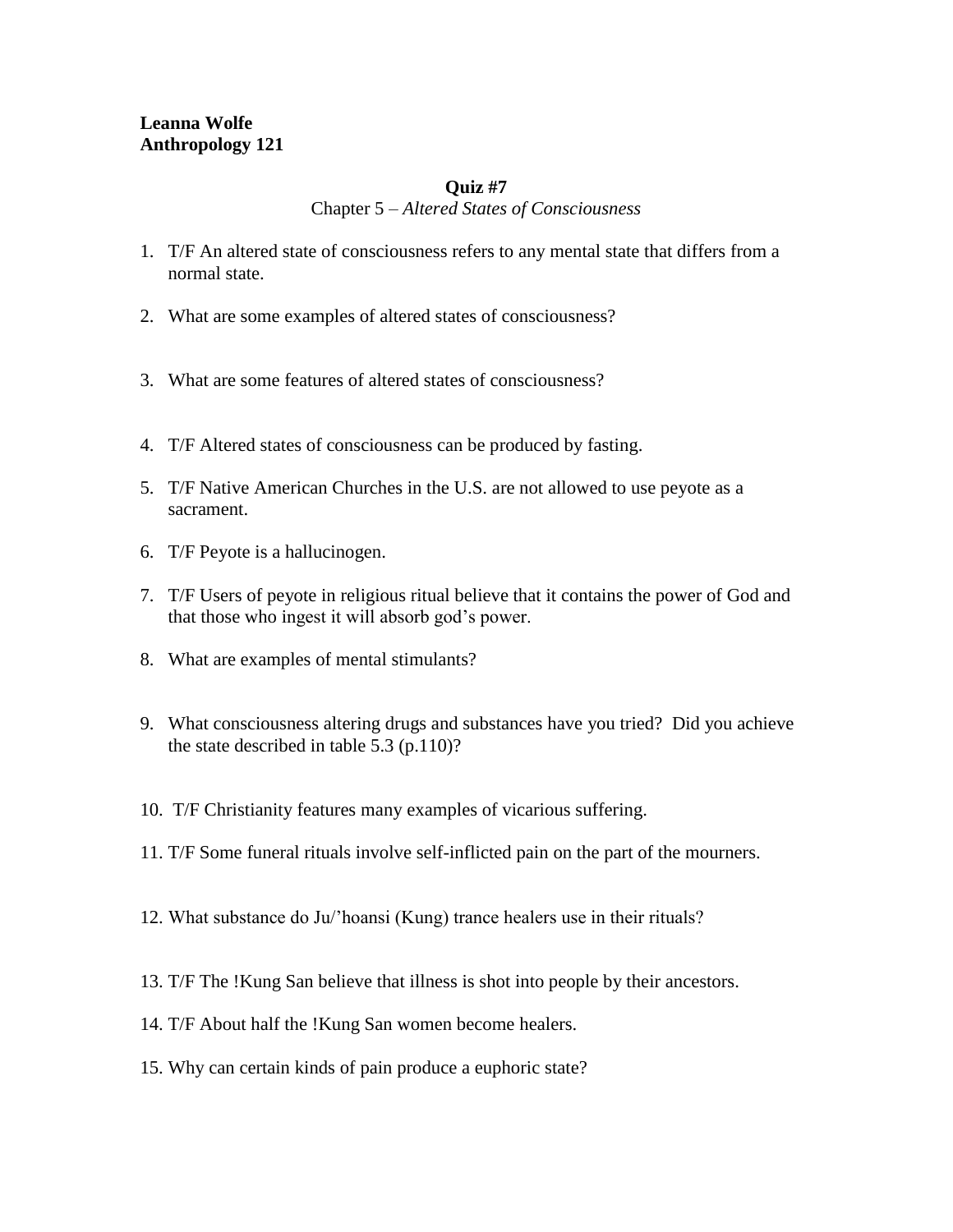- 16. T/F Pain can be experienced as healing and/or transformative.
- 17. How does spirit possession work?
- 18. T/F A unitary state is caused by being one with oneself.
- 19. Why might a visual aura be interpreted by some to be a vision while others would consider it a pathology?
- 20. T/F For Holiness Church members, surviving a snakebite is a sign of god's grace.
- 21. What might be the appeal of snake handling amongst members of the Holiness church?
- 22. What's in a salvation cocktail? What is tested by drinking it?
- 23. T/F Psychological tests of serpent handlers indicate that in many ways they are more emotionally healthy than members of mainline Protestant churches.
- 24. What is the name of the human-like spirits that the Yanomano recognize? a. Oxheheom b. Hekura c. Peyote d. Ayahuasca e. Natema
- 25. What are some methods in which drugs are taken?
- 26. T/F Rastafarians refer to marijuana as "wisdom weed."
- 27. What are the differences in regards to setting and intention that separate ritual drug use and that practiced in secular societies?

#### *Drug Culture Discussion*

- 1. What drugs do you use? Have you ever taken a prescription drug that was not specifically prescribed to you?
- 2. Have you ever taken a prescription drug in a manner other than how it was prescribed?
- 3. What over-the-counter drugs do you take?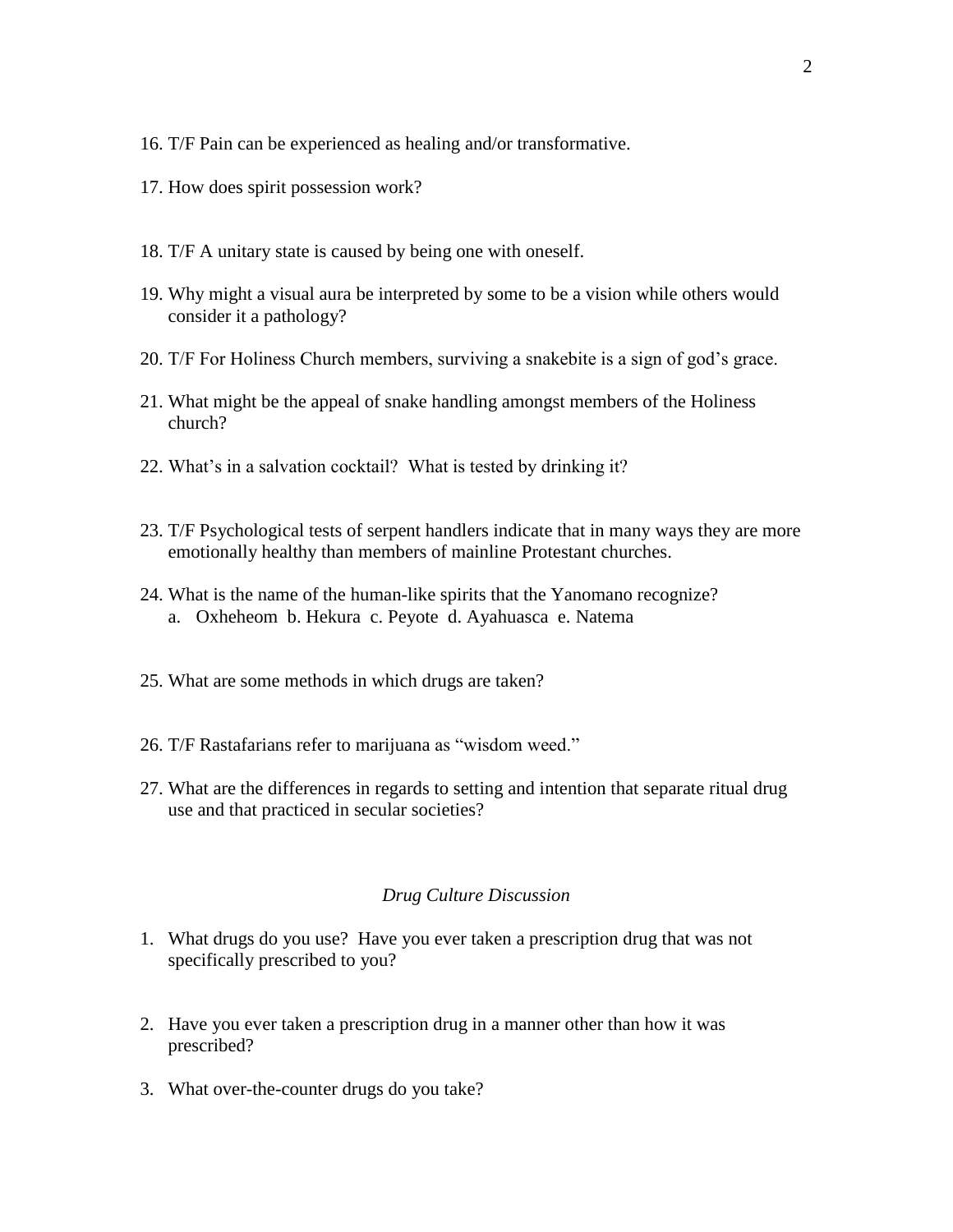- 4. Are there drugs that you would not consider using? Why?
- 5. What is a drug?
- 6. T/F The most basic reason people use drugs is for healing.
- 7. T/F The cultural meaning of various substances may vary greatly between different cultures.
- 8. T/F Nearly all human groups have used drugs in meaningful ways.
- 9. T/F Religious specialists traditionally dispensed medicines.
- 10. T/F Cultural knowledge determines a peoples' beliefs about drugs.
- 11. T/F Marijuana smoking was legal in the U.S. until 1930.
- 12. Should marijuana be legalized?
- 13. T/F Tobacco can be a hallucinogen.
- 14. What drugs are legal in the US?
- 15. What drugs are illegal in the US?
- 16. T/F Consideration of the culturally embedded meaning of drugs is necessary for enacting effective drug use policy.

### *Psychedelics and Religious Experience*

1. T/F The experiences resulting from the use of psychedelic drugs are often described in religious terms.

2. T/F The idea of mystical experiences resulting from drug use has been readily accepted in Western societies.

3. How do *drugged* people behave?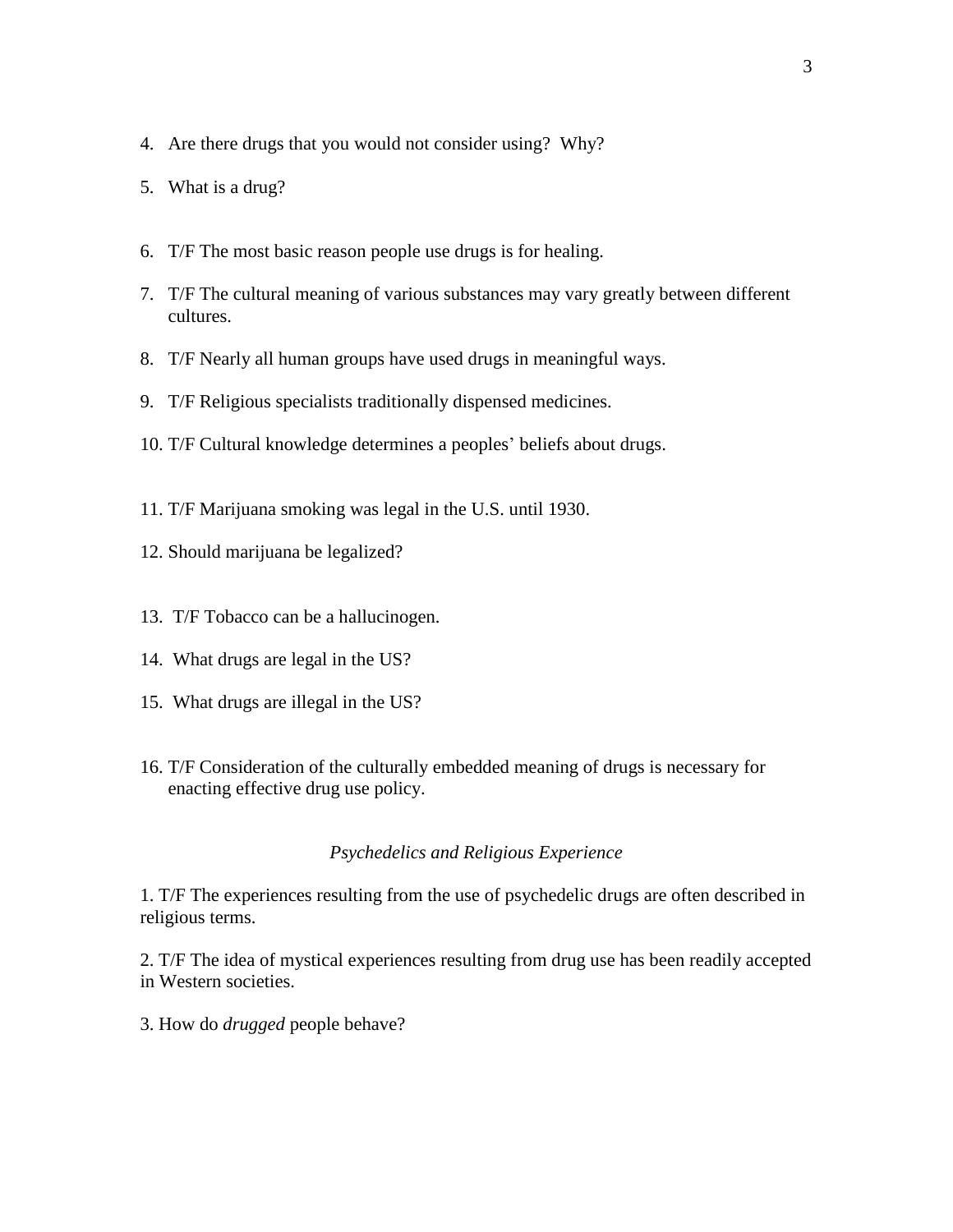4. Which psychedelics did Alan Watts experiment with? (select those that apply) a. LSD b. marijuana c. ecstasy d. morning glory seeds e. peyote f. psilocybin (magic mushrooms)

5. Where did Alan Watts have his first experience with LSD?

a. on a beach in Maui b. at a commune in Big Sur c. in the Amazon jungle d. the Neuropsychiatric Clinic at UCLA e. the Langley Porter mental health clinic in San Francisco

6. What were the four dominant characteristics of Watts' experiments with psychedelics? (Select 4)

a. slowing down of time b. awareness of polarity c. kinship with animals d. awareness of relativity e. awareness of eternal energy.

7. T/F Watts found that he became reliant on psychedelics for achieving cosmic consciousness.

8. T/F Sensing "at oneness" with God and/or the universe is antithetical to Western religions including Christianity and Judaism.

9. When Watts refers to "Los Angelization" what is he contending? a. the worship of movie-stars b. reliance on technology causing an alienation between man and nature c. transport by freeways rather than soul travel d. reliance on prescription drugs rather than natural hallucinogens e. watching too much television rather than having human-human experience

10. Is the use of psychedelic drugs dangerous? Would you take them?

11. Should the use of psychedelic drugs be legalized for research in an pursuit of religious experience?

12. One purpose of a ritual setting for the taking of a drug is to: a. prevent madness b. induce sleep c. promote temporary alienation d. enhance spiritualism

13. What are some of the drugs used by traditional peoples? How are they used?

### *Alcohol in the Western World*

1. How is alcohol regarded today?

2. Why was alcohol considered the "Water of Life" in the Middle Ages?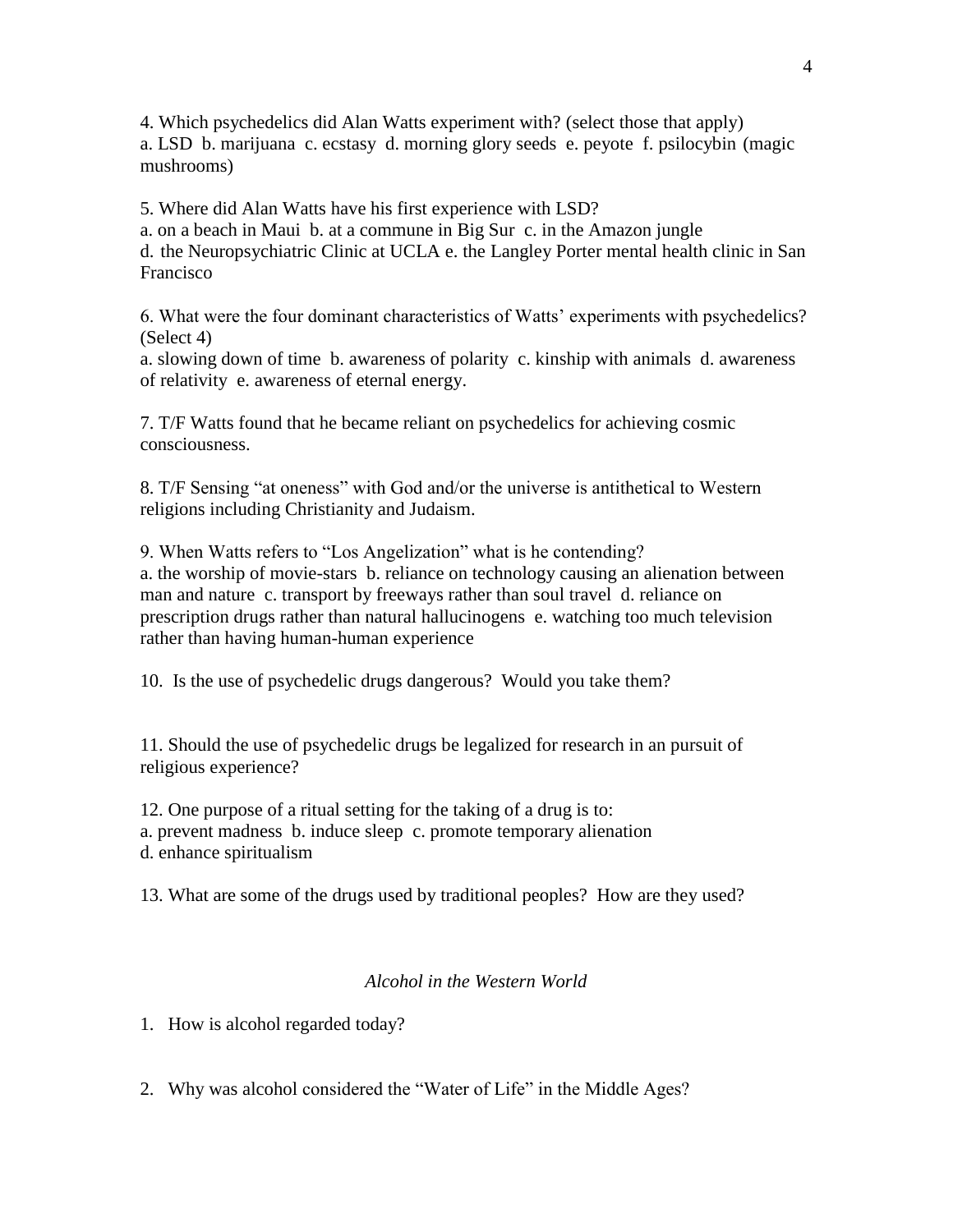- 3. Why did Prussia's Frederick the Great (1777) consider beer a superior beverage to coffee?
- 4. T/F 5,000 years ago Egyptians and Babylonians drank beers made from barley and wheat.
- 5. When and where did wine production begin?
- 6. T/F The Old and New Testaments make frequent mention to water being a common human beverage.
- 7. T/F During the Middle Ages alcohol was rarely served in Asia.
- 8. T/F Throughout Western history the normal state of mind may have been one of inebriation.
- 9. T/F Concerns over temperance may have led to the incorporation of wine into everyday Hebrew ritual.
- 10. T/F The  $17<sup>th</sup>$  century Christian church banned the production and consumption of wine.
- 11. When did the drinking of non-alcoholic beverages become popular in Europe?
- 12. When was alcoholism first considered to be a disease?
- 13. T/F Alcoholism is the primary cause of preventable death in the U.S.

### *On the Peyote Road*

1. T/F A peyote ceremony is akin to a prayer meeting during which peyote is eaten by participants under leadership of a road man.

2. What are the four elements of the Peyote rite? (pick four) a. prayer b. singing c. drumming d. eating the Peyote e. tripping f. contemplation

3. How is Peyote taken? (select all that apply) a. by enema b. eating the plant (fresh or dried) c. intravenous injection d. smoking e. as a tea f. snorting the powder

4. How much Peyote is usually taken?